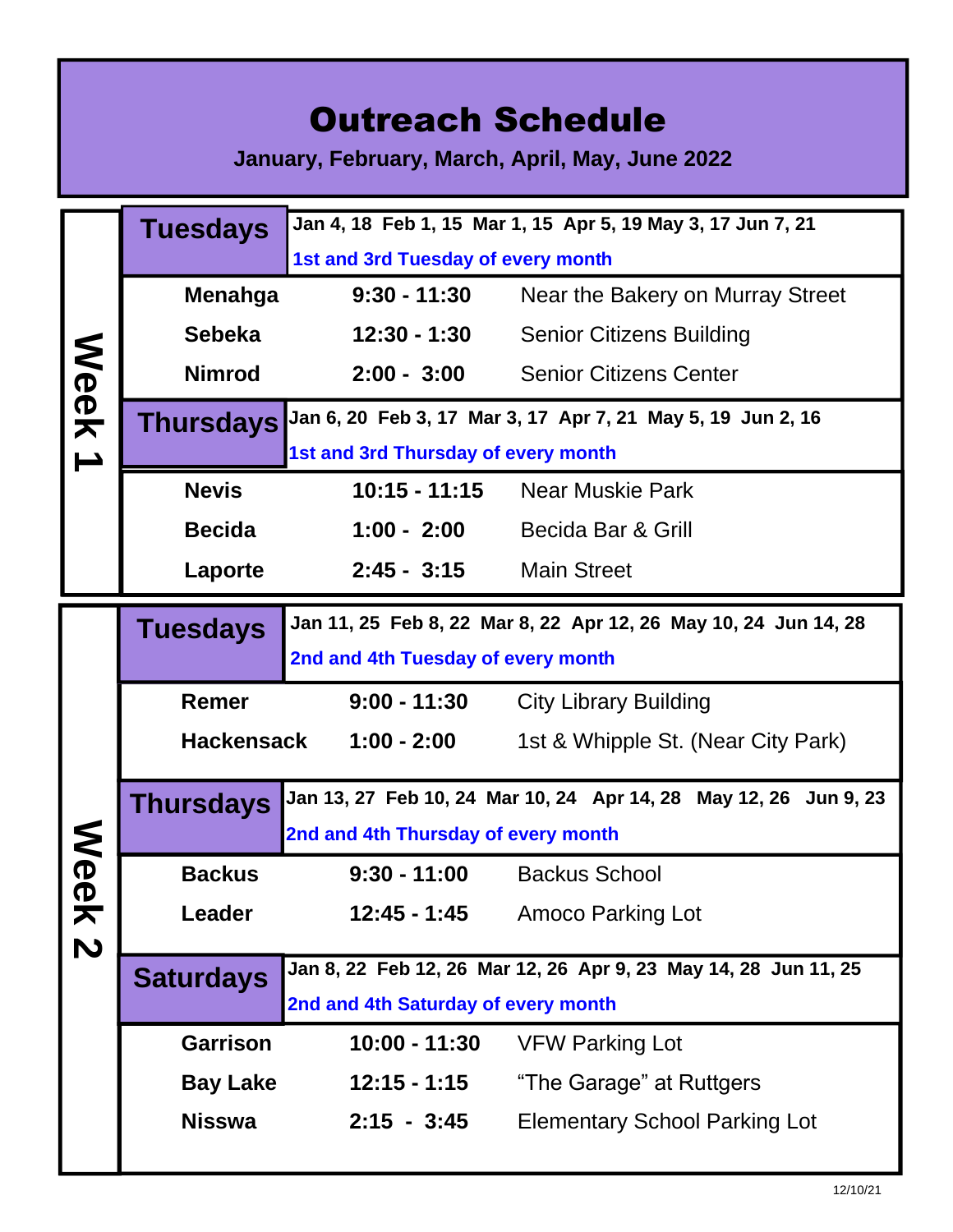## Branch Library Hours:

| <b>Bemidji</b>     |                           | MonThurs: 9:00am-7:00pm         |  |
|--------------------|---------------------------|---------------------------------|--|
| 218-751-3963       |                           | Fri & Sat: 9:00am-5:00pm        |  |
| <b>Blackduck</b>   |                           | Mon: Closed                     |  |
| 218-835-6600       |                           | Tues: 1:00pm-6:00pm             |  |
|                    |                           | Wed & Sat: 9:00am-12:00pm       |  |
|                    |                           | Thurs & Fri: 12:00pm-5:00pm     |  |
| <b>Brainerd</b>    |                           | Mon-Thurs: 9:00am-7:30pm        |  |
| 218-829-5574       |                           | Fri: 9:00am-6:00pm              |  |
|                    |                           | Sat: 9:00am-4:00pm              |  |
| <b>Cass Lake</b>   |                           | Mon: Closed                     |  |
| 218-335-8865       |                           | Tues, Thurs, Fri: 1:00pm-5:00pm |  |
|                    |                           | Wed & Sat: 10:00am-2:00pm       |  |
|                    |                           |                                 |  |
| <b>Longville</b>   |                           | Mon: Closed                     |  |
| 218-363-2710       |                           | Tues, Thurs, 10:00am-2:00pm     |  |
|                    | Sat:                      | 1:00pm-5:00pm                   |  |
|                    | Wed & Fri:                |                                 |  |
| <b>Park Rapids</b> |                           | Mon: 9:30am-6:30pm              |  |
| 218-732-4966       | Tues-Thurs: 9:30am-5:30pm |                                 |  |
|                    |                           | Fri: 9:30am-4:30pm              |  |
|                    |                           | Sat: 9:30am-1:30pm              |  |
| <b>Pine River</b>  |                           | Mon: 11:00am-6:00pm             |  |
| 218-587-4639       |                           | Tues-Thurs: 10:00am-4:00pm      |  |
|                    |                           | Fri: 10:00am-3:00pm             |  |
|                    |                           | Sat: 10:00am-1:00pm             |  |
| <b>Wadena</b>      |                           | Mon: 10:00am-6:00pm             |  |
| 218-631-2476       |                           | Tues: 10:00am-3:00pm            |  |
|                    |                           | Wed: 10:00am-5:00pm             |  |
|                    |                           |                                 |  |